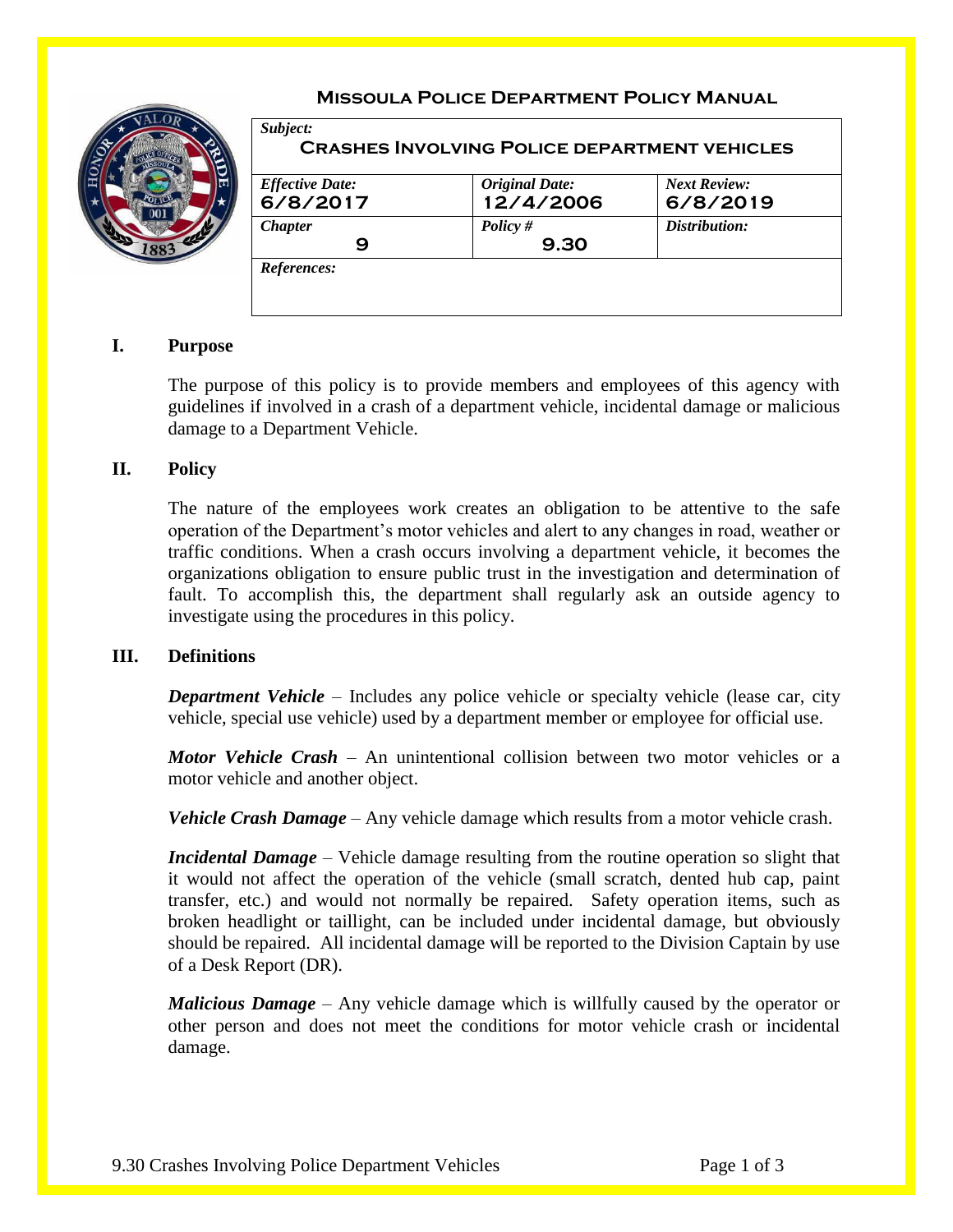## **IV. Procedures**

- A. All crashes or damage involving a Department vehicle will be reported to the on duty Shift Commander.
- B. If a crash results in damage to any vehicle or injury to any persons, the Shift Commander shall immediately request an investigation by the Montana Highway Patrol or appropriate agency having jurisdiction for the location of the crash
	- 1. If all vehicles involved are city vehicles or the property is city owned, the shift commander will be responsible for the investigation of the incident
	- 2. A police report will be completed by the officer/driver of the vehicle on all reports of damage or a crash no matter how minor the damage. The report will be completed before leaving the shift when the damage occurred unless it involves an officer-involved critical incident.
		- a. A copy of this report will be forwarded to the division Captain immediately.
		- b. The shift commander shall request a copy of the investigating agencies report and findings be forwarded to the Division Captain.
		- c. A City of Missoula Incident Form will be filled out if a department owned vehicle is in a crash.
	- 3. Incidents involving high stress to a vehicle will be reported to the Shift Commander and a decision will be made in regard to removing the vehicle from service.
	- 4. An officer involved in a crash shall make no accusations or statements concerning the cause of liability of the crash to the public.
	- 5. If there is excessive vehicle damage or officer injury, the Shift Commander shall notify the Division Captain or call the On-Call Staff Officer. In event of serious injury or death the Chief of Police shall be notified immediately of the officer-involved critical incident.
	- 6. A vehicle involved in a crash shall be removed from service until it can be inspected by vehicle maintenance personnel and deemed fit for duty.
		- a. If the damage is cosmetic only the vehicle maybe left in service at the discretion of the shift commander.
		- b. A damage condition report shall be completed and left with the vehicle when taken out of service.
	- 7. Whenever a Missoula Police Department vehicle is involved in a crash or is damaged and the total monetary damage is one thousand dollars